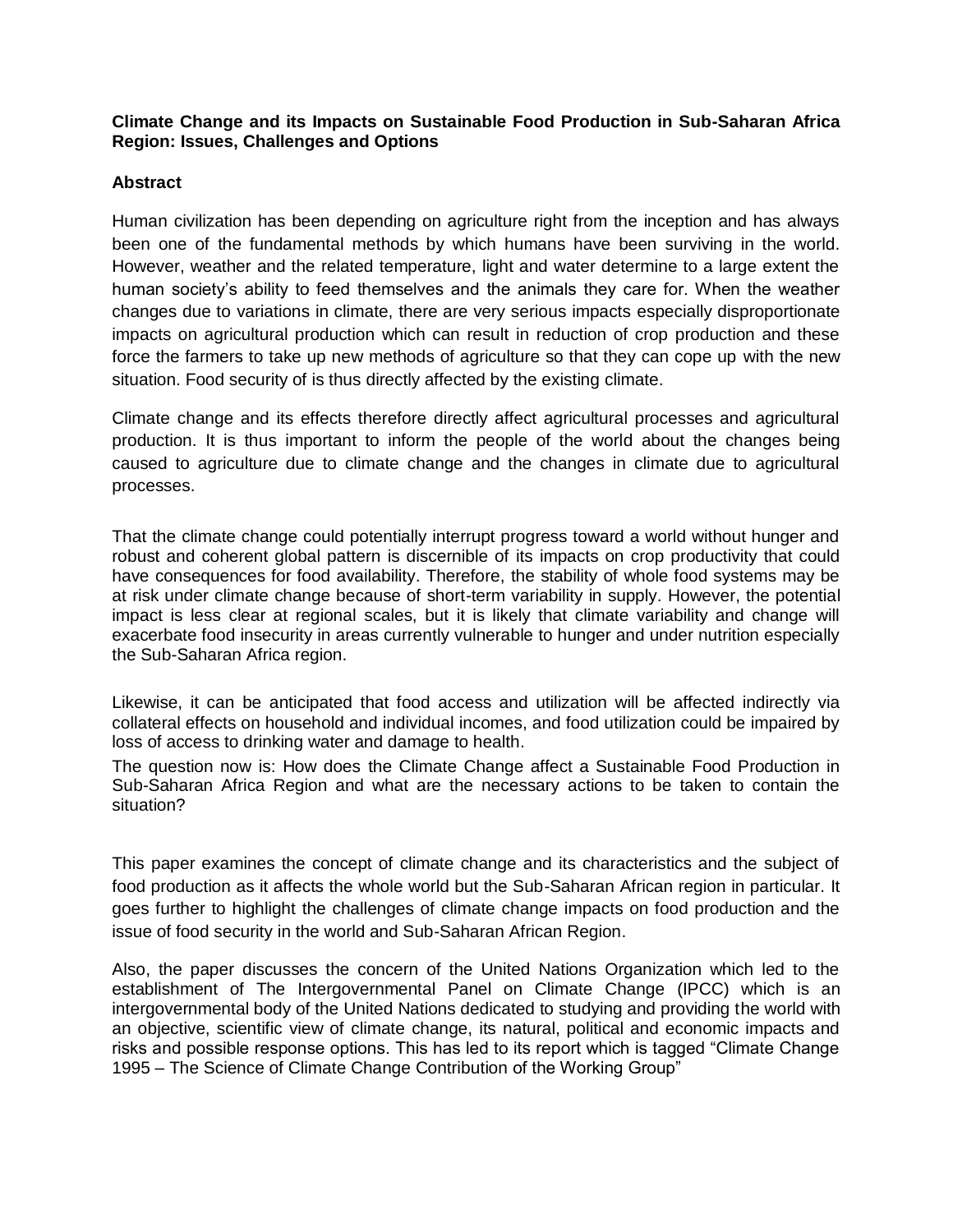In conjunction with this, the paper makes reference to the relevant SDG goals which include Goal 2. End hunger, achieve food security and improved nutrition and promote sustainable agriculture. When read with SDG13, "take urgent action to combat climate change and its impacts', and Goal 15. Protect, restore and promote sustainable use of terrestrial ecosystems. sustainably manage forests, combat desertification, and halt and reverse land degradation and halt biodiversity loss, we have a policy frame of goals, targets and evidence-based progress monitoring towards climate action at all scales.

This evidence supports the need for considerable investment in adaptation and mitigation actions toward a "climate-smart food system" that is more resilient to climate change influences on food security.

In 2015, the UN launched the 17 Sustainable Development Goals (SDGs). Adopted by 193 member states, the goals represent an important international step in setting humanity on a trajectory towards sustainable development.

**Keywords:** Climate Change, Sustainable Food Production, Intergovernmental Panel on Climate Change (IPCC), Sustainable Development Goals, Sub-Saharan Africa Region.

#### **Introduction**.

Climate change has gone from an obscured issue to becoming a global phenomenon and one of the major concerns of the world today, judging from the debate it generated and the urgent attention it garnered by all and sundry. It has become a major global environmental problem that threatens the survival of the entire human race with serious implications on agriculture, natural ecosystem, water supply, health, soil and atmosphere, which are all elements that constitute the support for long term sustainability of life on earth (Emeka, 2008). It has a disproportionate impact on the poor and vulnerable and can become a serious impediment to poverty reduction if not properly attended to.

Although it has strong impacts on various activities that support life on the earth, the most affected is agriculture especially in the developing countries of Sub-Saharan Africa Region with their high sensitivity to climate variability and weather extremes such as droughts, floods and severe storms and where irrigation is seldom practiced.

Climate change can manifest as fewer wet days and higher rainfall, increasing surface air temperature, sea level rise and accelerated soil erosion depending on the region which results in adverse consequences in human livelihood such as poor yields of crops and animals and loss of income by individuals and communities. It is a contributing factor to food price crises and its impact on agriculture in developing countries like the Sub-Saharan Region is expected to get more serious.

It poses a serious threat to agricultural sustainability in the poorest and most vulnerable regions as impacts affect the dependence on rain fed agriculture and with their low level of human and physical capital development, inequitable land distribution and poor infrastructure development, the result is food insecurity, increased poverty and hunger.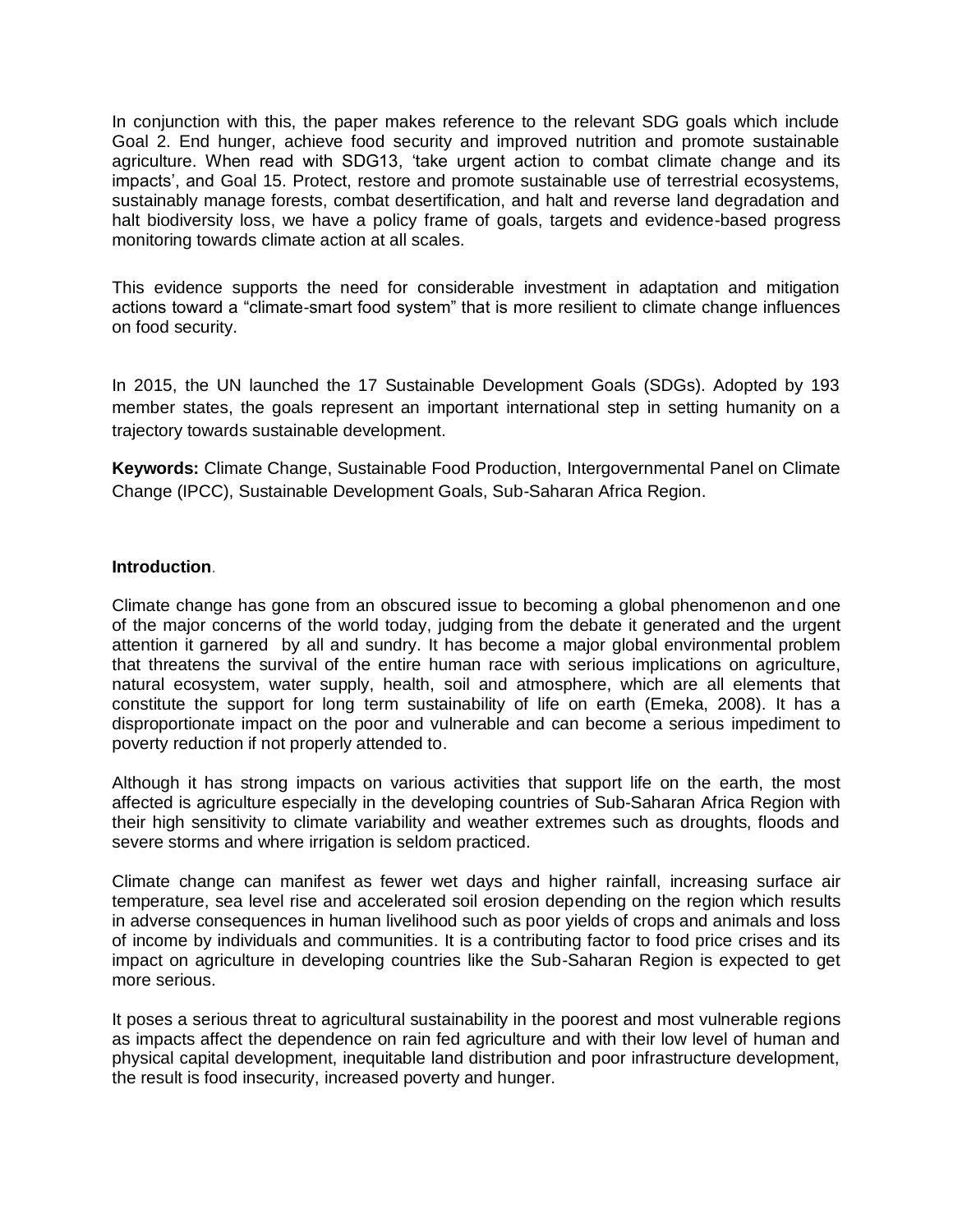# **Concept of Climate Change and its characteristics**

## **What is Climate Change?**

The most general definition of climate change is a change in the climate system when considered over long periods of time regardless of the cause (Wilkipedia). It is a deviation from the normal weather conditions of an area over time, whether due to natural conditions or as a result of human activities which results in degradation of an environment (Nwosu, 2012).

Most often it is used to refer specifically to anthropogenic climate change known as global warming which is caused by human activities as opposed to changes in climate that may have resulted from other natural processes (Wilkipedia). In the context of environmental policy, the term has become synonymous with anthropogenic global warming which in the scientific journals refers to surface temperature increases while climate change per se includes global warming and everything else that increasing greenhouse gas levels affect (Wilkipedea).

In another related term, the [World Meteorological Organization](https://en.wikipedia.org/wiki/World_Meteorological_Organization) (WMO) in 1966 proposed a climate change to encompass all forms of climatic variability on time-scales longer than 10 years, but regardless of cause. During the 1970s, it was focused on anthropogenic causes, as it became clear that human activities had a potential to drastically alter the climate. However, it is presently incorporated in the title of the [Intergovernmental Panel on Climate Change](https://en.wikipedia.org/wiki/Intergovernmental_Panel_on_Climate_Change) (IPCC) and the [UN Framework Convention on Climate Change](https://en.wikipedia.org/wiki/UN_Framework_Convention_on_Climate_Change) (UNFCCC) and is now used as both a technical description of the process, as well as a noun used to describe the problem (Wilkipedea).

Above all, climate change in the context of the world environment refers to significant, long-term changes in the global climate. It is the connected system of the sun, earth and oceans, wind, rain and snow, forests, deserts and savannas, and everything people do. It is more than the average of the climates of specific places or areas. It is this systemic connectedness that makes global climate change so important and so complicated (Warm Heart Foundation).

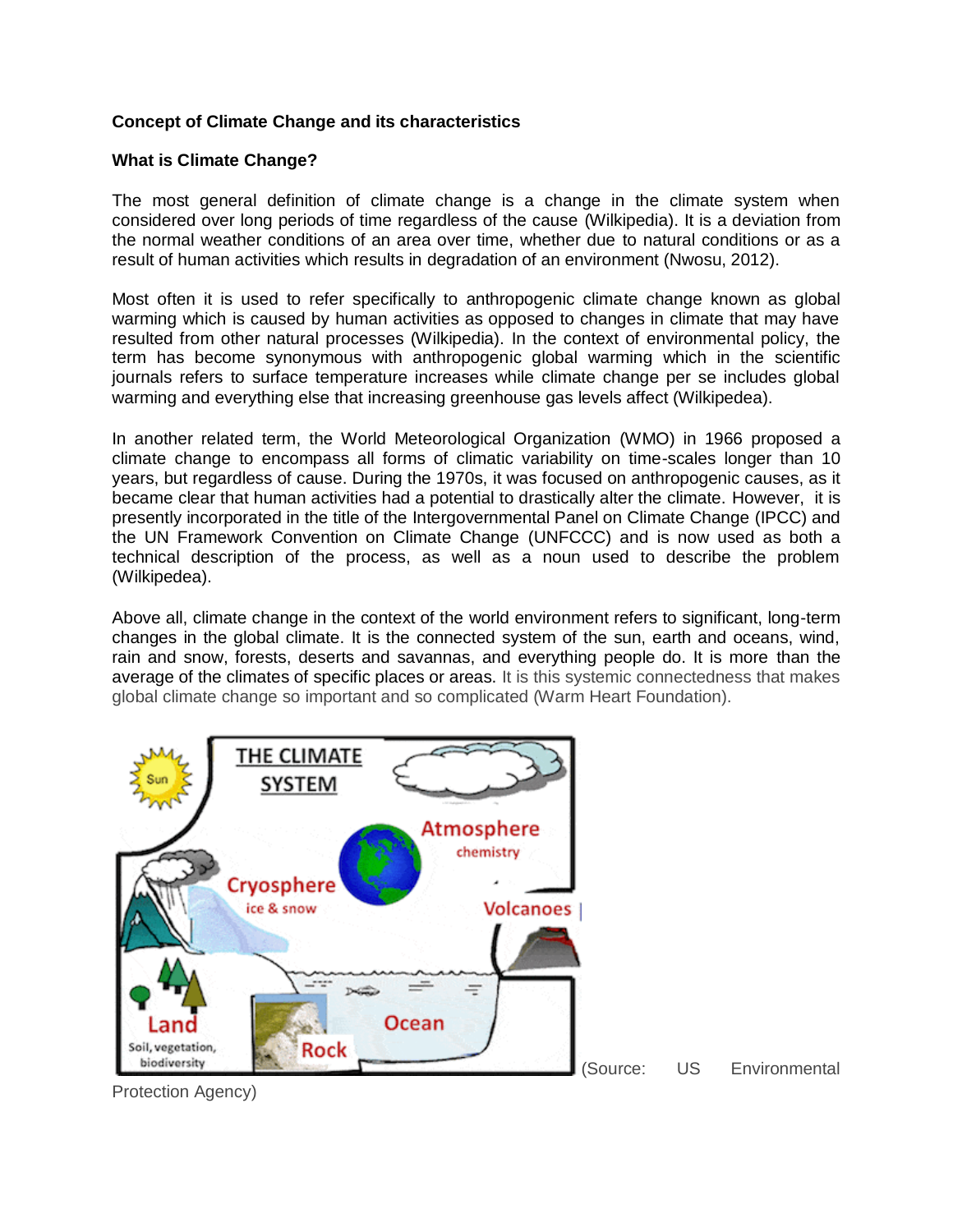Note: The earth's atmosphere has always acted like a greenhouse to capture the sun's heat, ensuring that the earth has enjoyed temperatures that permitted the emergence of life forms as we know them, including humans. Without our atmospheric greenhouse the earth would be very cold.

### **Causes of Climate Change**

The major causes of global climate change can conveniently be summarized into two-the natural process of Greenhouse gases and the greenhouse effect and human activities induced by the era of Industrial Revolution (Climate Change Primer).

### **1. Greenhouse gases and the greenhouse effect:**

Greenhouse effect is a natural process that warms the Earth's surface. When the Sun's energy reaches the Earth's atmosphere, some of it is reflected back to space and the rest is absorbed and re-radiated by greenhouse gases. The absorbed energy warms the atmosphere and the surface of the Earth (Climate Change Primer).

Greenhouse gases are those that absorb and emit infrared radiation in the wavelength range emitted by Earth which include Water vapor (H2O) and Clouds, Carbon dioxide (CO2), Methane (CH4), Nitrous oxide (N2O), Ozone (O3), Chlorofluorocarbons (CFCs),

Hydrofluorocarbons (HCFCs and HFCs), while Non-greenhouse gases are the major atmospheric constituents that do not absorb infrared radiation and do not contribute significantly to the greenhouse effect and often are omitted from greenhouse gases. They include the most common gases in the Earth such Nitrogen (78%), Oxygen (21%) and Argon (0.9) which contain two atoms of the same elements while the next common gases are the infrared radiate such as Carbon dioxide, Nitrous oxide, Methane etc that can be traced to the effect of human activities especially in agricultural production.

how individual components of the atmosphere contribute to the total greenhouse effect. They estimated that water vapor accounts for about 50% of Earth's greenhouse effect, with clouds contributing 25%, carbon dioxide 20%, and the minor greenhouse gases and [aerosols](https://en.wikipedia.org/wiki/Aerosol) accounting for the remaining 5%. In the study, the reference model atmosphere is for 1980 conditions (NASA).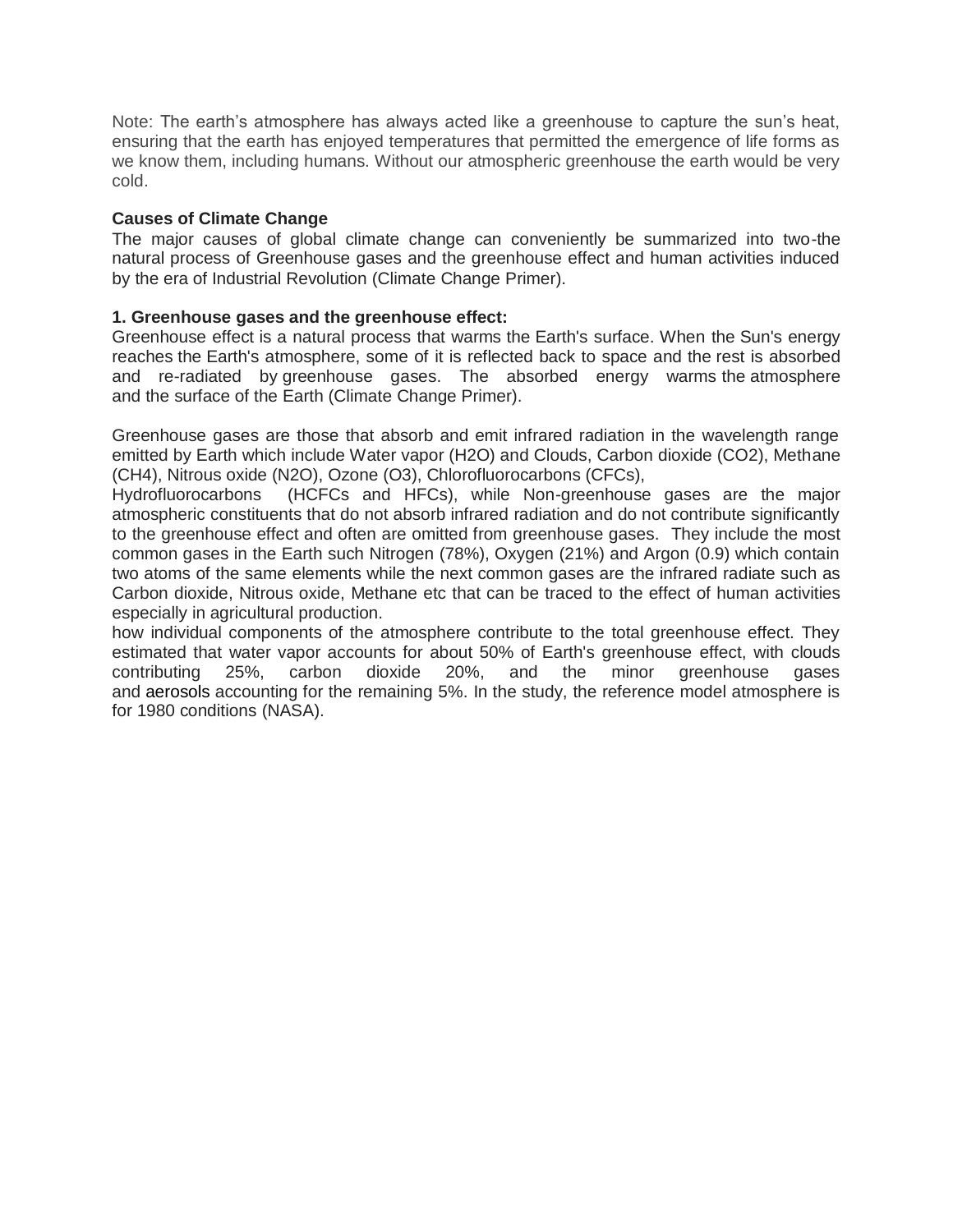

(Source: Center for Climate and Energy Solutions)

Industrial Revolution:

During the pre-industrial age, concentrations of existing gases were roughly constant, because the large natural sources and sinks roughly balanced. In the industrial era, human activities have added greenhouse gases to the atmosphere, mainly through the burning of fossil fuels and clearing of forests. Since the beginning of the [Industrial Revolution,](https://en.wikipedia.org/wiki/Industrial_Revolution) the concentrations of most of the greenhouse gases have increased and recent data also shows that the concentration is increasing at a higher rate. In the 1960s, the average annual increase was only 37% of what it was in 2000 through 2007, but today it has increased the more as a result of human activities by burning fossil fuels, deforestation and forest degradation in tropical and boreal regions which is called anthropogenic factor for climate change (Warm Heart Worldwide).

It has had a discernible influence on many physical and biological systems and projected to have a range of impacts **,** including [sea level rise](https://en.wikipedia.org/wiki/Sea_level_rise)**,** increased frequencies and severities of some [extreme weather](https://en.wikipedia.org/wiki/Extreme_weather) events, [loss of biodiversity](https://en.wikipedia.org/wiki/Loss_of_biodiversity) and regional changes in agricultural productivity (Warm Heart Worldwide). .

The main s of greenhouse gases due to human activity are:

- burning of fossil fuels and deforestation leading to higher carbon dioxide concentrations in the air and land use change mainly deforestation in the tropics which accounts for almost one third of total anthropogenic CO2 emissions.
- livestock [enteric fermentation](https://en.wikipedia.org/wiki/Enteric_fermentation) and manure management, paddy [rice](https://en.wikipedia.org/wiki/Rice) farming, land use and wetland changes, man-made lakes, pipeline losses, and covered vented landfill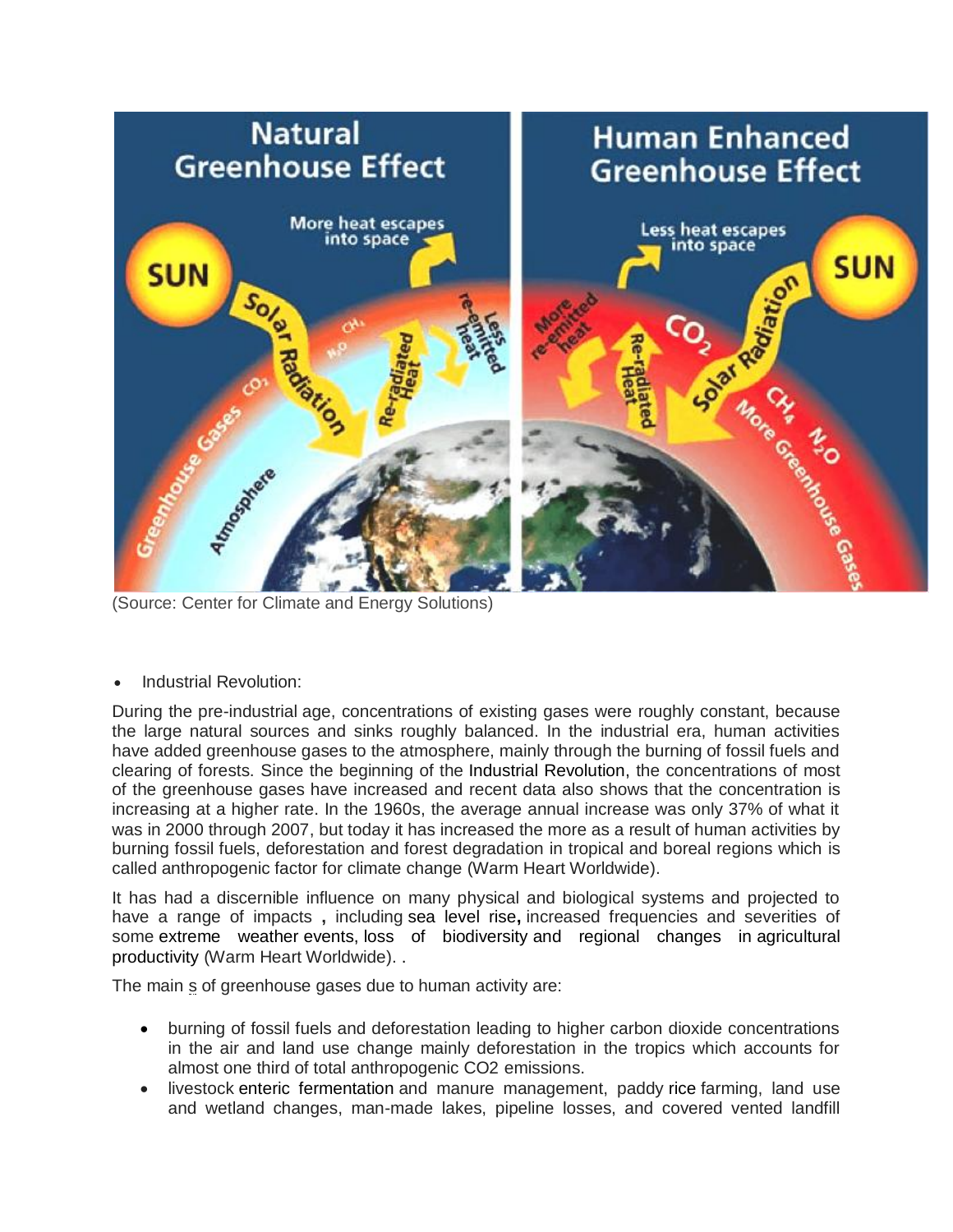emissions leading to higher methane atmospheric concentrations. Many of the newer style fully vented septic systems that enhance and target the fermentation process also are sources of [atmospheric methane.](https://en.wikipedia.org/wiki/Atmospheric_methane)

- use of [chlorofluorocarbons](https://en.wikipedia.org/wiki/Chlorofluorocarbons) (CFCs) in [refrigeration](https://en.wikipedia.org/wiki/Refrigeration) systems, and use of CFCs and [halons](https://en.wikipedia.org/wiki/Halomethane#Fire_extinguishing) in [fire suppression](https://en.wikipedia.org/wiki/Fire_extinguisher) systems and manufacturing processes.
- agricultural activities, including the use of fertilizers, that lead to higher nitrous oxide  $(N<sub>2</sub>O)$  concentrations.

According to the IPCC, human-caused global warming is driving climate changes which impact both human and natural systems on all continents and across the oceans.



## **Climate Change and its Global Impacts**

As earlier mentioned global climate change is a connected system and therefore its impact s are felt everywhere in the world. For instance, millions of people are already suffering from the catastrophic effects of extreme disasters exacerbated by climate change – from prolonged drought in sub-Saharan Africa to devastating tropical storms sweeping across Southeast Asia, the Caribbean and the Pacific. During the summer months for the northern hemisphere in 2018, communities from the Arctic Circle to Greece, Japan, Pakistan and the USA experienced devastating heat waves and wildfires that resulted in the deaths of hundreds of people( Kumi Naidu Amnesty Int. 2019).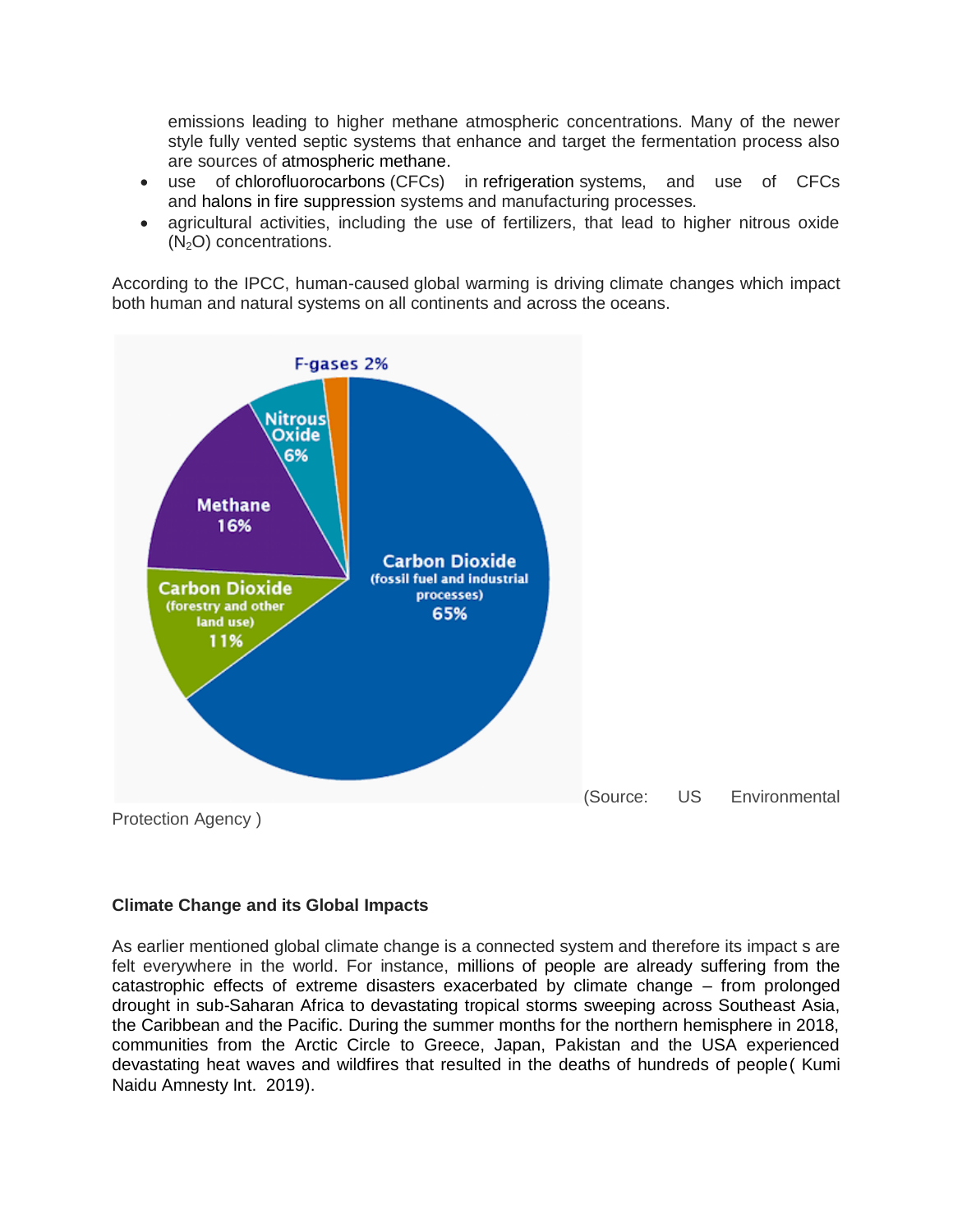Therefore, among the most important impacts that the world face today are the following:

- Rising Sea Levels in the Coastal Regions
- Melting Ice in the Glacier and Antarctic Region
- Torrential downpours and more powerful storms across the world
- Heatwaves and Droughts in the Desert Region
- Changing Ecosystems (Fisheries and Forest Trees)
- Reduced Food Security
- Changes on Human Health (Risk of Malaria)

#### **Climate Change and its impacts on Global Food Security**

One of the most striking impacts of climate change is on global agriculture which is felt differently in the largely temperate developed world and in the more tropical developing world thereby changing the ecosystems. Different crops grow best at quite specific temperatures and when those temperatures change, their productivity changes significantly. For example, farmers in temperate zones are finding drier conditions difficult for crops such as corn and wheat and their production is now being threatened and it increases fishermen"s catches as the water becomes warmer. But it may expand production and productivity north of the border in Canada.

Similarly, in the developing world like the sub-Saharan Africa Region, climate change result in scenarios like drought , erosion, excessive rainfall, flooding, excessive temperature, rising sea levels and water scarcity which affect agricultural production and cause rises in food prices. The consequences of this are high levels of hunger and poverty.

#### **Climate Change and its impacts on Food Security in sub-Saharan Africa Region**

Agriculture is the most important sector of the economy of the countries of the Sub-Saharan Africa Region. Majority of the people and especially the poor women depend on agriculture for their livelihood which is primarily subsistence farming and which are the most affected group within agricultural households because of the social division of responsibilities and differences in access to land resources (Cannon, 2002)

There is a scientific consensus on climate change reports that sub-Saharan Africa has been adjudged as the most vulnerable region to the impacts of climate change because of its reliance on agriculture which is highly sensitive to weather and climate variability such as changes **in** average temperatures, rainfall, and climate extremes (e.g., heat waves); changes in pests and diseases and changes in the nutritional quality of foods and low capacity for adaptation (Kotir, 2011).

Furthermore, the effect of climate change varies across the Sub-Saharan African region. The existing cropping systems are not in harmony with the rainfall pattern and about 50% of the annual rainfall is lost due to low water intake rate and lack of suitable soil management practices (Kotir, 2011). Climate change therefore has become a serious threat for the farmers of the area and the farmers sometimes faced huge financial losses due to crop failure. All these result in reduced agricultural productivity with substantial impact on food security (IPCC 2001).

The reports also revealed that climate will negatively affect agricultural production in Sub-Saharan Africa as the area suitable for agriculture, the length of growing seasons and yield potential, particularly along the margins of semi-arid and arid areas, are expected to decrease (Kotir 2011). These impacts will affect all components of food security: food availability, food accessibility, food utilization and food stability and hence increase the risk of hunger in the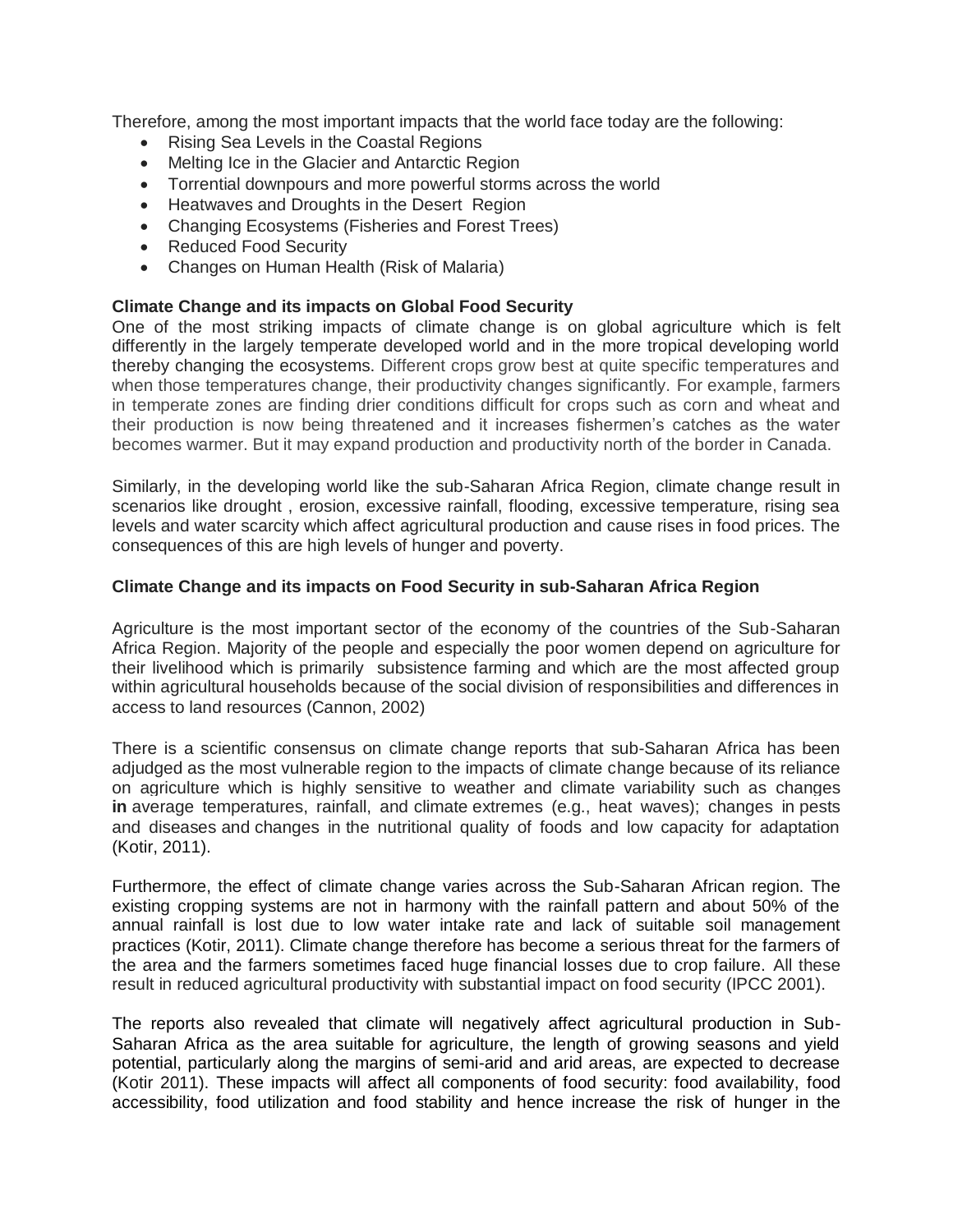region **(**Kotir 2011), (IPCC 1995)**.** This thus confirms the general consensus that Sub-Saharan Africa is the most vulnerable region to climate change **(**Kotir 2011).

The solution now is that, policymakers and development agencies should focus on formulating and implementing policies and programs that promote farm level adaptation strategies currently being practiced by farmers across the region (Kotir 2011) as achieving food security means understanding, among other things, the ways in which farmers make agricultural decisions and adapt to environmental shocks ( Burnham and Ma, 2016;Harmer and Rahman, 2014).

For instance, adaptation practices being observed in Sub-Saharan Africa include diversification of livelihood activities, institutional architecture (including rules and norms of governance), adjustments in farming operations, income generation projects and selling of labour (e.g., migrating to earn an income and the move towards off or non-farm livelihood incomes in parts of the region repeatedly surface as key adaptation options , Bryceson, 2004; Benhin, 2006; Osman-Elasha et al., 2006).

Therefore, reducing risks with regard to possible future events will depend on the building of stronger livelihoods to ensure resilience to future shocks (IFRCRCS, 2002). The role of migration as an adaptive measure, particularly as a response to drought and flood, is also well known. Recent evidence, however, shows that such migration is not only driven by periods of climate stress but is also driven by a range of other possible factors the dominant of which is seasonal migration which provides a critical livelihood source (Boko M.I. et al).

### **The role of the United Nations Organization and the Intergovernmental Panel on Climate Change (IPCC)**

To strengthen the global response to the threat of climate change, the United Nations Organization established the Intergovernmental Panel on Climate Change (IPCC) which is an intergovernmental body dedicated to studying and providing the world with an objective, scientific view of climate change, its natural, political and economic impacts and risks and possible response options.

Incidentally the body came up with three post-2015 agendas for action to achieve its objectives– the Paris Agreement, the 2030 Agenda for Sustainable Development and the Sendai Framework for Disaster Risk Reduction which provides the foundation for sustainable, lowcarbon and resilient development under a changing climate.

The Paris Agreement at the COP21 in Paris went into force in November 2016 and was adopted by 175 countries as their national plans for responding to climate change. Nigeria signed her own on September 22, 2016 Hence, achieving the primary goal of the Paris Agreement is to keep the average global temperature rise well below 2C degrees and as close as possible to 1.5C above pre-industrial levels which is vital to the achievement of all the three Agendas. In the agreement, all countries agreed to work to limit global temperature rise to well below 2 degrees centigrade.

However, pursuing climate action and sustainable development in an integrated and coherent way offers the strongest approach to enable countries to achieve their objectives efficiently and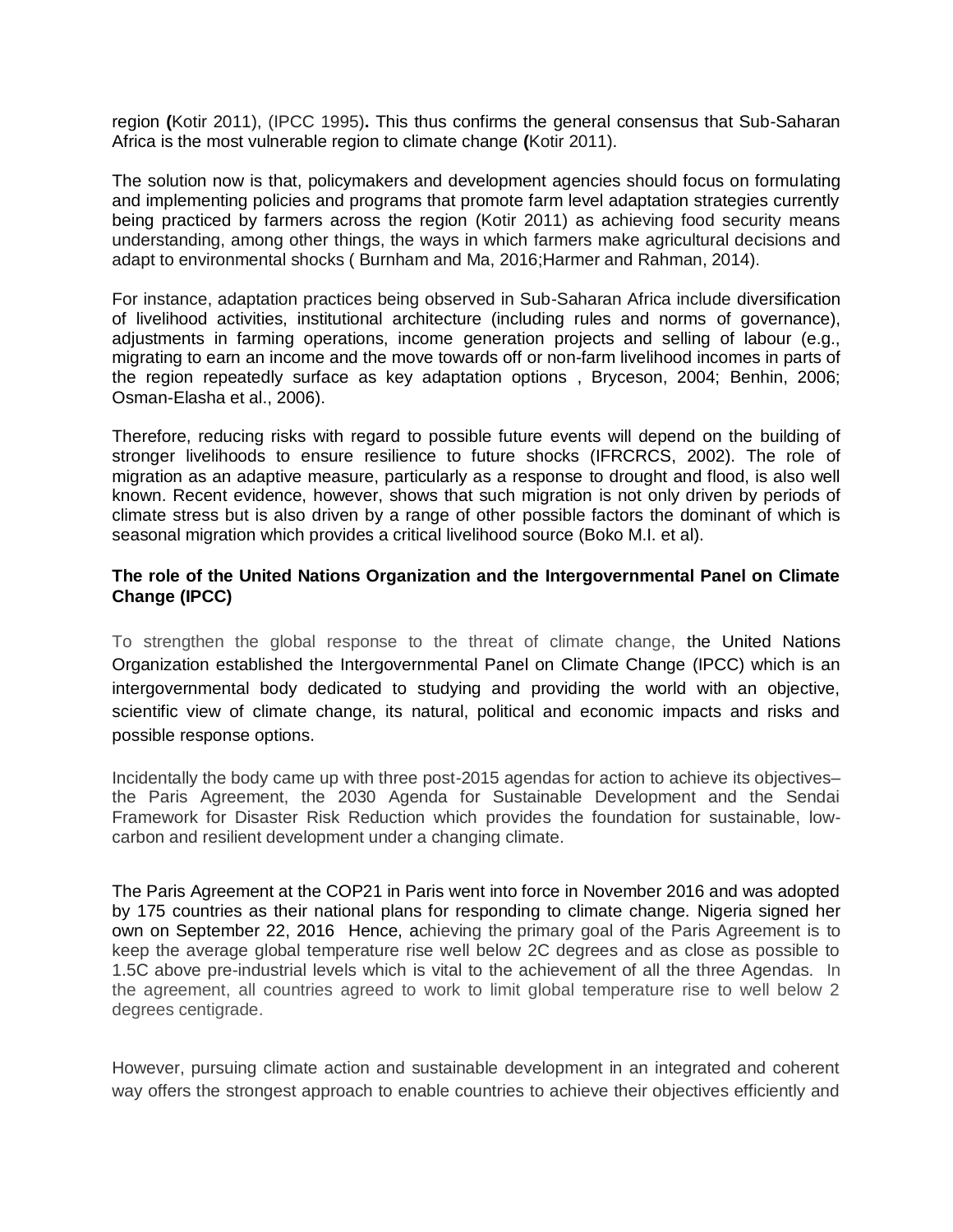quickly under the Paris Agreement and the 2030 Agenda for Sustainable Development. Therefore, by the early entry into force of the Paris Agreement and successful operationalization through achievement of the Katowice Climate Package, the world has entered a new era in its collective efforts on climate change, focusing on urgently increasing ambition and implementation, at all levels of government, business and civil society

Today, the global average temperature has already increased by around one degree, since then underlining the urgency of action if we are to stay as close as possible to 1.5C degrees. To achieve this, the IPCC under the Paris Agreement has built on the UN Framework Convention on Climate Change, bringing all nations into a common cause to reduce greenhouse gas emissions rapidly and to strengthen the ability of countries to build resilience and adapt to the impacts of climate change, including through ensuring adequate support for developing countries. Affordable, scalable solutions are now available to enable countries to leapfrog to cleaner, more resilient economies. The pace of change is quickening as more people are turning to renewable energy and a range of other measures that will reduce emissions and increase adaptation efforts (United Nations Climate Change).

### **Climate Change and SDGs Agenda 2030**

Climate change presents the single biggest threat to Sustainable Development Goals 2030 Agenda as its widespread and unprecedented impacts affect the lives of the people disproportionately especially the poorest and most vulnerable. It is affecting every country and every region of the world and disrupting the national economies. Weather patterns are truly changing, sea levels are rising, weather events are becoming more extreme and greenhouse gas emissions are now at their peak in history.

Invariably, there is need for urgent action to halt it and deal with its impacts which is an integral part of successfully achieving all Sustainable Development Goals (SDGs). In reference to the three relevant SDG goals mentioned in this paper Goals 2, 13 and 15, there are also 12 of the 17 Goals that directly involve taking action on climate change with Goal 13 basically on the lead and having its own goal. A strong climate agreement backed by action on the ground will help us achieve the Goals to end poverty, build stronger economies and safer, healthier, and more liveable societies everywhere.

Incidentally, there were three post-2015 agendas for action to achieve this which are -the Paris Agreement, the 2030 Agenda for Sustainable Development and the Sendai Framework for Disaster Risk Reduction that are to provide the foundation for sustainable, low-carbon and resilient development under a changing climate. The primary goal of the Paris Agreement is to keep the average global temperature rise well below 2C degrees and as close as possible to 1.5C above pre-industrial levels which is vital to the achievement of all the three Agendas. However, the global average temperature has already increased by around one degree since then underlining the urgency of action if we are to stay as close as possible to 1.5C degrees.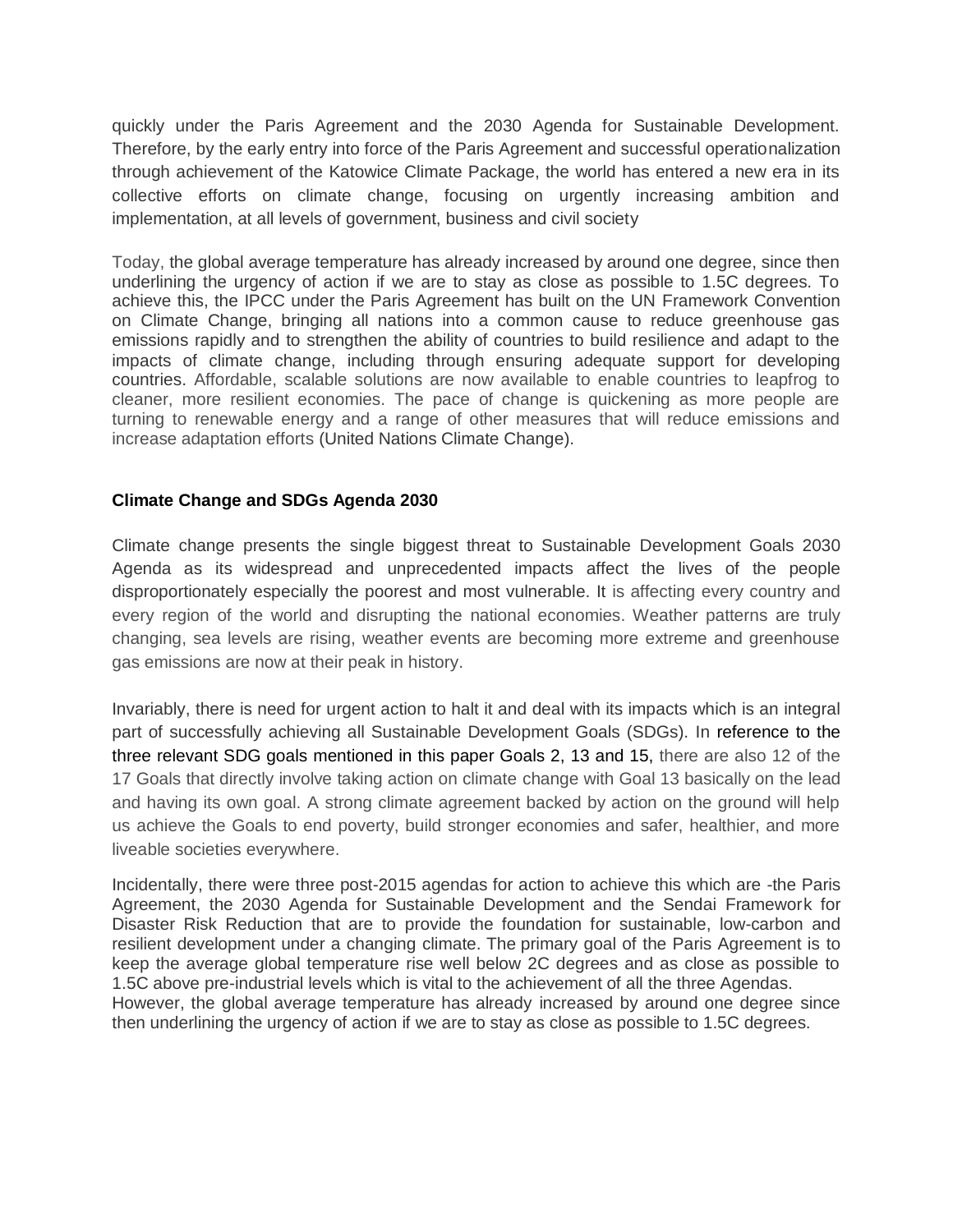# **Goal 13-Taking urgent action to combat climate change and its impacts**

The fact today is that climate change is affecting every country and every region of the world. It is disrupting national economies and affecting the lives of the people. Weather patterns are truly changing, sea levels are rising, weather events are becoming more extreme and greenhouse gas emissions are now at their highest levels in history. Without action, the world"s average surface temperature is likely to surpass 3 degrees centigrade this century and the poorest and most vulnerable people are going to be affected the most.

Affordable and scalable solutions and a range of other measures that can reduce emissions and increase adaptation efforts and enable countries to leapfrog to cleaner, more resilient economies need to be coordinated at the international level to help developing countries move toward a low-carbon economy. . As of April 2018, 175 parties had ratified the Paris Agreement and 10 developing countries had submitted their first iteration of their national adaptation plans for responding to climate change. Pursuing climate action and sustainable development in an integrated and coherent way offers the strongest approach to enable countries to achieve their objectives efficiently and quickly under the Paris Agreement and the 2030 Agenda for Sustainable Development.

## **SDG Goal 13 Target: Facts and Figures**

- As of April 2018, 175 parties had ratified the Paris Agreement and 168 parties had communicated their first nationally determined contributions to the UN framework convention on Climate Change Secretariat.
- As of April 2018, 10 developing countries had successfully completed and submitted their first iteration of their national adaptation plans for responding to climate change.
- Developed country parties continue to make progress towards the goal of jointly mobilizing \$100 billion annually by 2020 for mitigation actions.

Global climate change is a global issue, and responses require global co-operation, especially to help developing countries adapt to the adverse impacts of climate change.

## **References**

*"*[AR4 SYR Synthesis Report Summary for Policymakers –](https://web.archive.org/web/20180228235005/http:/www.ipcc.ch/publications_and_data/ar4/syr/en/spms2.html) 2 Causes of change". ipcc.ch. Archived from [the original](https://www.ipcc.ch/publications_and_data/ar4/syr/en/spms2.html) on 28 February 2018*. Retrieved 9 October 2015*.

Climate Impacts on Agriculture and Food Security

["Global Greenhouse Gas Emissions Data –](https://www.epa.gov/ghgemissions/global-greenhouse-gas-emissions-data) US EPA*"*. US EPA.

"IPCC AR4 SYR Appendix Glossary" (PDF) Retrieved 14 December 2008 IPCC – European Commission on Climate Action 1995